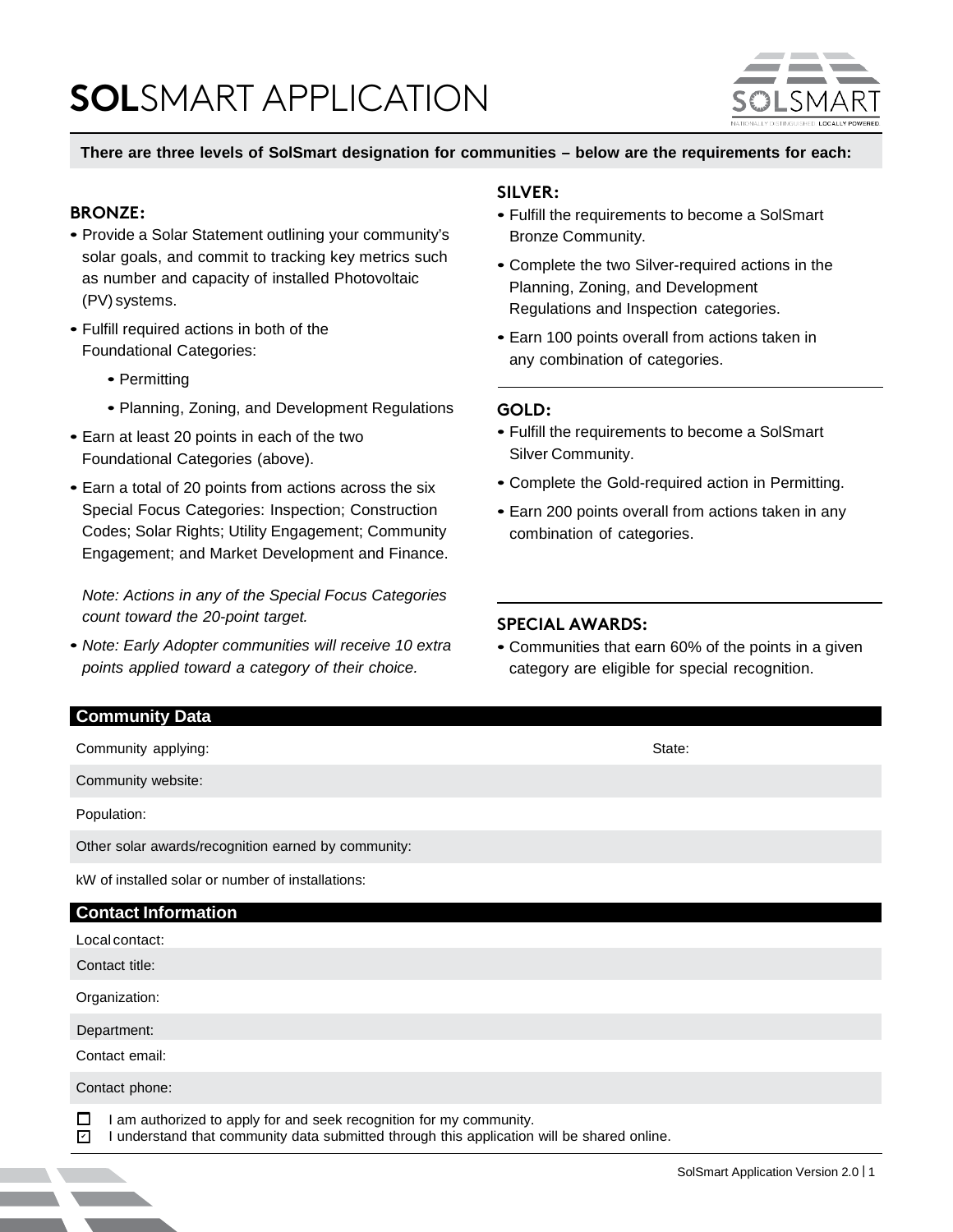#### **PR-1: Solar Statement** – Required for Designation

**Our Solar Statement:** *(Cut and paste your Solar Statement in the box below)*

*Communities interested in pursuing SolSmart designation must indicate their commitment to supporting solar development in their community. These letters should include:*

- *• A commitment to participate in the SolSmart designation process*
- *• A statement of solar goals, areas of focus or community priorities (e.g. Encouraging solar PV development on vacant lots or supporting non-profit led initiatives)*
- *• Past achievements or programs related to solar PV and/or renewable energy*
- *• Commitment to tracking metrics related to solar PV and/or provide benchmark of available solar metrics (i.e. number of installed municipal systems or growth in residential installations)*
- *• A commitment of staff time and resources to improve the local environment for solar PV*

*These letters do not need to be more than a page in length. Examples are included below from communities that participated in SolSmart's Early Adopter program. The SolSmart team can assist communities in prioritizing and establishing goals. Resources and Examples: [Burlington,](https://static1.squarespace.com/static/56035ff7e4b01dadee1991a1/t/5710fe43b09f959b1158a795/1460731459925/Burlington%2BLetter%2Bof%2BIntent.pdf) [Vermont,](https://static1.squarespace.com/static/56035ff7e4b01dadee1991a1/t/5710fe43b09f959b1158a795/1460731459925/Burlington%2BLetter%2Bof%2BIntent.pdf) and [Brownsville,](https://mc-group.app.box.com/s/bomtns55rftxobuc8h6fur8hfh95n2rk) Texas*

**Documentation:** *(Please share a link to a public webpage where your Solar Statement is displayed or attach it as a document.)*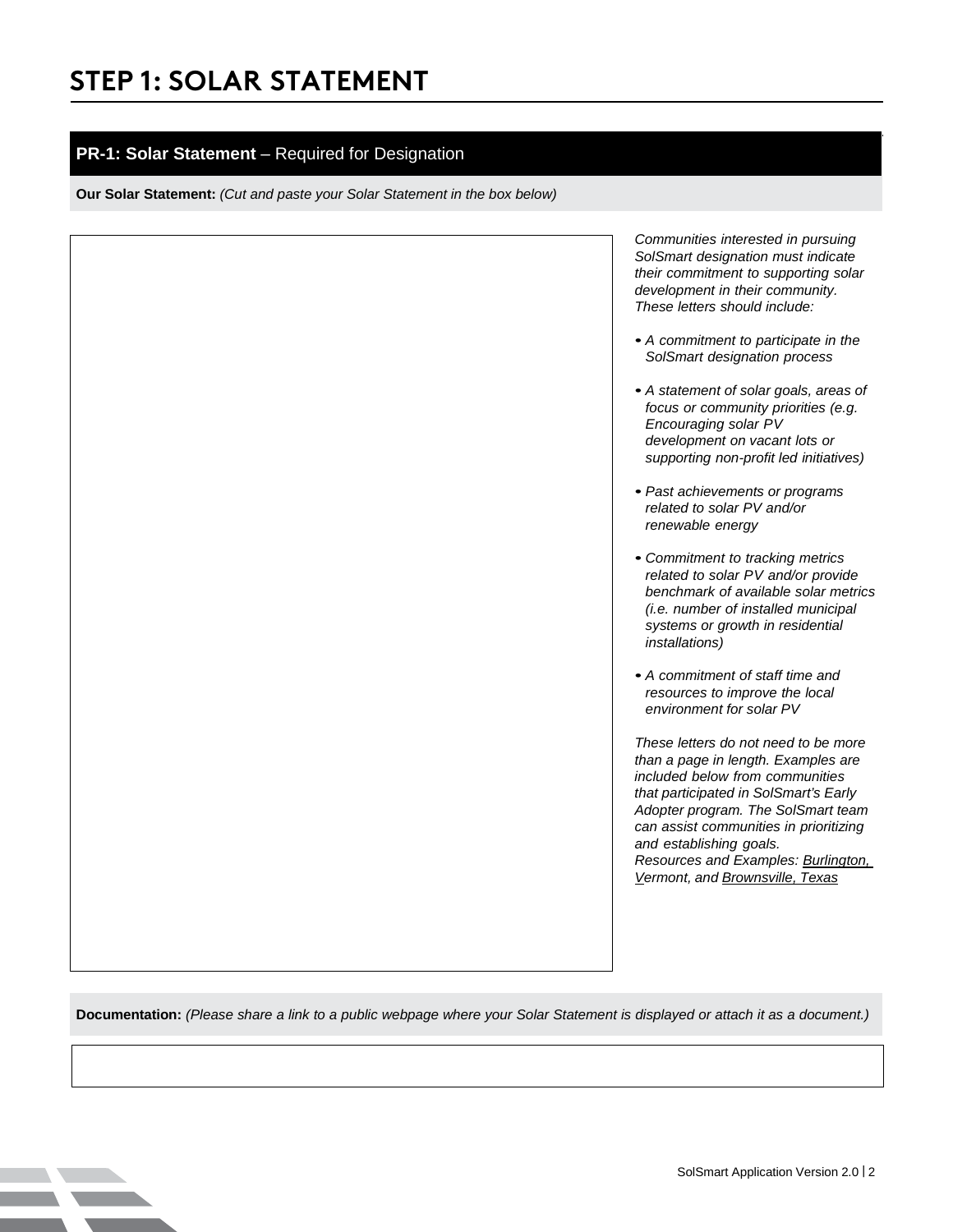# **STEP 2: FOUNDATIONAL CATEGORIES: PERMITTING AND PLANNING, ZONING AND DEVELOPMENT**

To earn SolSmart Bronze designation, communities must:

- Complete the required actions in both Foundational Categories i.e., Permitting and Planning, Zoning and Development Regulations.
- Earn at least 20 points in each of the Foundational Categories.

### **Permitting**

| <b>Action</b>                                                                                                                                                                                  | <b>Points</b>           | We've<br>done this! | <b>Documentation</b> |
|------------------------------------------------------------------------------------------------------------------------------------------------------------------------------------------------|-------------------------|---------------------|----------------------|
| P-1: Create and make available an online checklist<br>detailing the steps of your community's solar PV<br>permitting process (Required).                                                       | Req'd                   | $\Box$              | Share link:          |
| P-2: Provide a streamlined permitting pathway for small<br>solar PV systems with turn-around time of no more than<br>3 days (Required for Gold).                                               | 20<br>Req'd<br>for Gold | $\Box$              | Share link:          |
| P-3: Distinguish between systems qualifying for<br>streamlined or standard review.                                                                                                             | 5                       | □                   | Share link:          |
| P-4: Require no more than one application form for a<br>residential rooftop solar PV project.                                                                                                  | 5                       | $\Box$              | Share link:          |
| P-5a: Conduct a review of solar permit fees for residential and<br>commercial solar PV.                                                                                                        | 5                       | $\Box$              | Share link:          |
| Earn additional points: P-5b: Revise or<br>demonstrate that permit fees reflect national best<br>practices (e.g. \$400 or less for residential, and<br>based on cost-recovery for commercial). | 5                       | п                   | Share link:          |
| P-6: Review permitting process for efficiency improvements<br>and reduce processing time to 10 days or fewer.                                                                                  | 10                      | $\Box$              | Share link:          |
| P-7: Adopt a standard solar PV permit form aligned with best<br>practices (e.g. Solar ABCs).                                                                                                   | 10                      | $\Box$              | Share link:          |
| P-8: Train permitting staff on best practices for permitting<br>solar PV and/or solar and storage systems. Training must<br>have occurred within the past five years.                          | 10                      | $\Box$              | Share link:          |
| P-9: Train fire and safety staff on solar PV. Training must have<br>occurred within the past five years.                                                                                       | 10                      | $\Box$              | Share link:          |
| P-10: Develop a regular communication schedule to solicit<br>recommendations from the solar installer community regarding<br>procedural changes.                                               | 10                      | $\Box$              | Share link:          |
| P-11: Offer an online process for permitting submission and<br>approval.                                                                                                                       | 20                      | □                   | Share link:          |
| P-12: Make permit data open and accessible to other<br>departments.                                                                                                                            | 20                      | $\Box$              | Share link:          |
| Total Points: Add up the total number of points you believe<br>you have achieved in this category.                                                                                             |                         |                     |                      |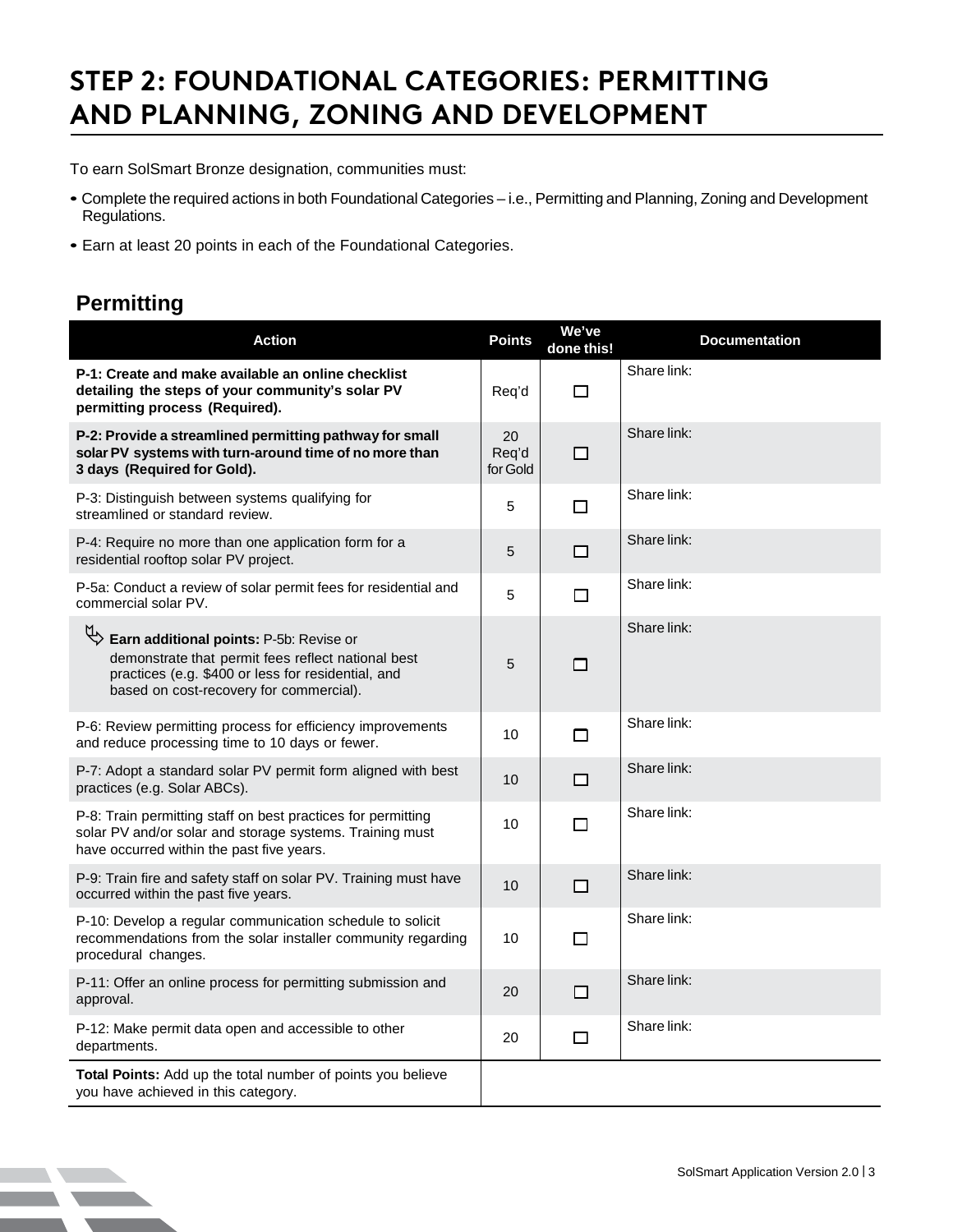## **Planning, Zoning and Development Regulations**

**The Common Section** 

**TANK AND STATE** <u>and the second second</u>

| Share link:<br>PZD-1a: Review zoning requirements and identify<br>restrictions that intentionally or unintentionally prohibit<br>solar PV development. Compile findings in a memo.<br>(Required).<br>$\Box$<br>Req'd<br>Examples of restrictions to look for include, but are not limited<br>to, height restrictions, set-back requirements, requiring a<br>conditional use permit, and aesthetic requirements.<br>Share link:<br>Earn additional points: PZD-1b: Formally present<br>□<br>PZD-1a memo findings to planning commission, or<br>5<br>relevant zoning body.<br>Share link:<br>Earn additional points: PZD-1c: Draft proposed language<br>for changes to zoning code based on PZD-1a memo. Involve<br>5<br>$\Box$<br>planners and/or local zoning experts in the creation of the draft<br>language.<br>Share link:<br>PZD-2: Allow accessory use solar PV by right in all<br>20<br>major zones. (Required for Silver and Gold).<br>Req'd<br>□<br>for Silver<br>and Gold<br>Share link:<br>PZD-3a: Review existing planning documents and<br>identify new opportunities (not already included) to<br>$\Box$<br>5<br>integrate solar PV into planning goals.<br>Share link:<br>Earn additional points: PZD-3b: In consultation with<br>planners and other staff, provide draft language on solar PV,<br>5<br>□<br>which will be proposed for inclusion in existing or future plans.<br>Provide a timeline for when the language will be considered for<br>incorporation into plan.<br>Share link:<br>PZD-4: Provide clear guidance for solar PV in<br>□<br>10<br>historic and special-use districts.<br>Share link:<br>PZD-5: Integrate solar PV and/or shared solar into relevant<br>local plans (e.g. energy plan, climate plan, comprehensive<br>□<br>10<br>plan), including quantifiable metrics or specific actions.<br>Share link:<br>PZD-6: Include considerations for active and passive<br>solar in development regulations (e.g. providing<br>10<br>□<br>guidance for orientation of structures in subdivision<br>regulations).<br>Share link:<br>PZD-7: Provide development incentives for solar PV within the<br>subdivision or zoning process, or as part of other development<br>20<br>□<br>incentives (e.g., density or height bonuses and other incentives<br>for buildings that plan to install solar PV).<br>Share link:<br>PZD-8: Encourage or incentivize solar PV development on<br>parking lots, vacant lots, landfills, buffer lands around uses<br>with nuisances (e.g. refineries, wastewater plants),<br>□<br>20<br>brownfields or formerly contaminated lands, airport safety<br>zones (with FAA approval), and non-building structures.<br>Share link:<br>PZD-9: Train planning staff on best practices in planning and<br>zoning for solar PV. Training must have occurred within the<br>□<br>10<br>past five years. | <b>Action</b> | <b>Points</b> | We've<br>done this! | <b>Documentation</b> |
|-------------------------------------------------------------------------------------------------------------------------------------------------------------------------------------------------------------------------------------------------------------------------------------------------------------------------------------------------------------------------------------------------------------------------------------------------------------------------------------------------------------------------------------------------------------------------------------------------------------------------------------------------------------------------------------------------------------------------------------------------------------------------------------------------------------------------------------------------------------------------------------------------------------------------------------------------------------------------------------------------------------------------------------------------------------------------------------------------------------------------------------------------------------------------------------------------------------------------------------------------------------------------------------------------------------------------------------------------------------------------------------------------------------------------------------------------------------------------------------------------------------------------------------------------------------------------------------------------------------------------------------------------------------------------------------------------------------------------------------------------------------------------------------------------------------------------------------------------------------------------------------------------------------------------------------------------------------------------------------------------------------------------------------------------------------------------------------------------------------------------------------------------------------------------------------------------------------------------------------------------------------------------------------------------------------------------------------------------------------------------------------------------------------------------------------------------------------------------------------------------------------------------------------------------------------------------------------------------------------------------------------------------------------------------------------------------------------------------------------------------------------------------------------------------------------------------------------------------------------|---------------|---------------|---------------------|----------------------|
|                                                                                                                                                                                                                                                                                                                                                                                                                                                                                                                                                                                                                                                                                                                                                                                                                                                                                                                                                                                                                                                                                                                                                                                                                                                                                                                                                                                                                                                                                                                                                                                                                                                                                                                                                                                                                                                                                                                                                                                                                                                                                                                                                                                                                                                                                                                                                                                                                                                                                                                                                                                                                                                                                                                                                                                                                                                             |               |               |                     |                      |
|                                                                                                                                                                                                                                                                                                                                                                                                                                                                                                                                                                                                                                                                                                                                                                                                                                                                                                                                                                                                                                                                                                                                                                                                                                                                                                                                                                                                                                                                                                                                                                                                                                                                                                                                                                                                                                                                                                                                                                                                                                                                                                                                                                                                                                                                                                                                                                                                                                                                                                                                                                                                                                                                                                                                                                                                                                                             |               |               |                     |                      |
|                                                                                                                                                                                                                                                                                                                                                                                                                                                                                                                                                                                                                                                                                                                                                                                                                                                                                                                                                                                                                                                                                                                                                                                                                                                                                                                                                                                                                                                                                                                                                                                                                                                                                                                                                                                                                                                                                                                                                                                                                                                                                                                                                                                                                                                                                                                                                                                                                                                                                                                                                                                                                                                                                                                                                                                                                                                             |               |               |                     |                      |
|                                                                                                                                                                                                                                                                                                                                                                                                                                                                                                                                                                                                                                                                                                                                                                                                                                                                                                                                                                                                                                                                                                                                                                                                                                                                                                                                                                                                                                                                                                                                                                                                                                                                                                                                                                                                                                                                                                                                                                                                                                                                                                                                                                                                                                                                                                                                                                                                                                                                                                                                                                                                                                                                                                                                                                                                                                                             |               |               |                     |                      |
|                                                                                                                                                                                                                                                                                                                                                                                                                                                                                                                                                                                                                                                                                                                                                                                                                                                                                                                                                                                                                                                                                                                                                                                                                                                                                                                                                                                                                                                                                                                                                                                                                                                                                                                                                                                                                                                                                                                                                                                                                                                                                                                                                                                                                                                                                                                                                                                                                                                                                                                                                                                                                                                                                                                                                                                                                                                             |               |               |                     |                      |
|                                                                                                                                                                                                                                                                                                                                                                                                                                                                                                                                                                                                                                                                                                                                                                                                                                                                                                                                                                                                                                                                                                                                                                                                                                                                                                                                                                                                                                                                                                                                                                                                                                                                                                                                                                                                                                                                                                                                                                                                                                                                                                                                                                                                                                                                                                                                                                                                                                                                                                                                                                                                                                                                                                                                                                                                                                                             |               |               |                     |                      |
|                                                                                                                                                                                                                                                                                                                                                                                                                                                                                                                                                                                                                                                                                                                                                                                                                                                                                                                                                                                                                                                                                                                                                                                                                                                                                                                                                                                                                                                                                                                                                                                                                                                                                                                                                                                                                                                                                                                                                                                                                                                                                                                                                                                                                                                                                                                                                                                                                                                                                                                                                                                                                                                                                                                                                                                                                                                             |               |               |                     |                      |
|                                                                                                                                                                                                                                                                                                                                                                                                                                                                                                                                                                                                                                                                                                                                                                                                                                                                                                                                                                                                                                                                                                                                                                                                                                                                                                                                                                                                                                                                                                                                                                                                                                                                                                                                                                                                                                                                                                                                                                                                                                                                                                                                                                                                                                                                                                                                                                                                                                                                                                                                                                                                                                                                                                                                                                                                                                                             |               |               |                     |                      |
|                                                                                                                                                                                                                                                                                                                                                                                                                                                                                                                                                                                                                                                                                                                                                                                                                                                                                                                                                                                                                                                                                                                                                                                                                                                                                                                                                                                                                                                                                                                                                                                                                                                                                                                                                                                                                                                                                                                                                                                                                                                                                                                                                                                                                                                                                                                                                                                                                                                                                                                                                                                                                                                                                                                                                                                                                                                             |               |               |                     |                      |
|                                                                                                                                                                                                                                                                                                                                                                                                                                                                                                                                                                                                                                                                                                                                                                                                                                                                                                                                                                                                                                                                                                                                                                                                                                                                                                                                                                                                                                                                                                                                                                                                                                                                                                                                                                                                                                                                                                                                                                                                                                                                                                                                                                                                                                                                                                                                                                                                                                                                                                                                                                                                                                                                                                                                                                                                                                                             |               |               |                     |                      |
|                                                                                                                                                                                                                                                                                                                                                                                                                                                                                                                                                                                                                                                                                                                                                                                                                                                                                                                                                                                                                                                                                                                                                                                                                                                                                                                                                                                                                                                                                                                                                                                                                                                                                                                                                                                                                                                                                                                                                                                                                                                                                                                                                                                                                                                                                                                                                                                                                                                                                                                                                                                                                                                                                                                                                                                                                                                             |               |               |                     |                      |
|                                                                                                                                                                                                                                                                                                                                                                                                                                                                                                                                                                                                                                                                                                                                                                                                                                                                                                                                                                                                                                                                                                                                                                                                                                                                                                                                                                                                                                                                                                                                                                                                                                                                                                                                                                                                                                                                                                                                                                                                                                                                                                                                                                                                                                                                                                                                                                                                                                                                                                                                                                                                                                                                                                                                                                                                                                                             |               |               |                     |                      |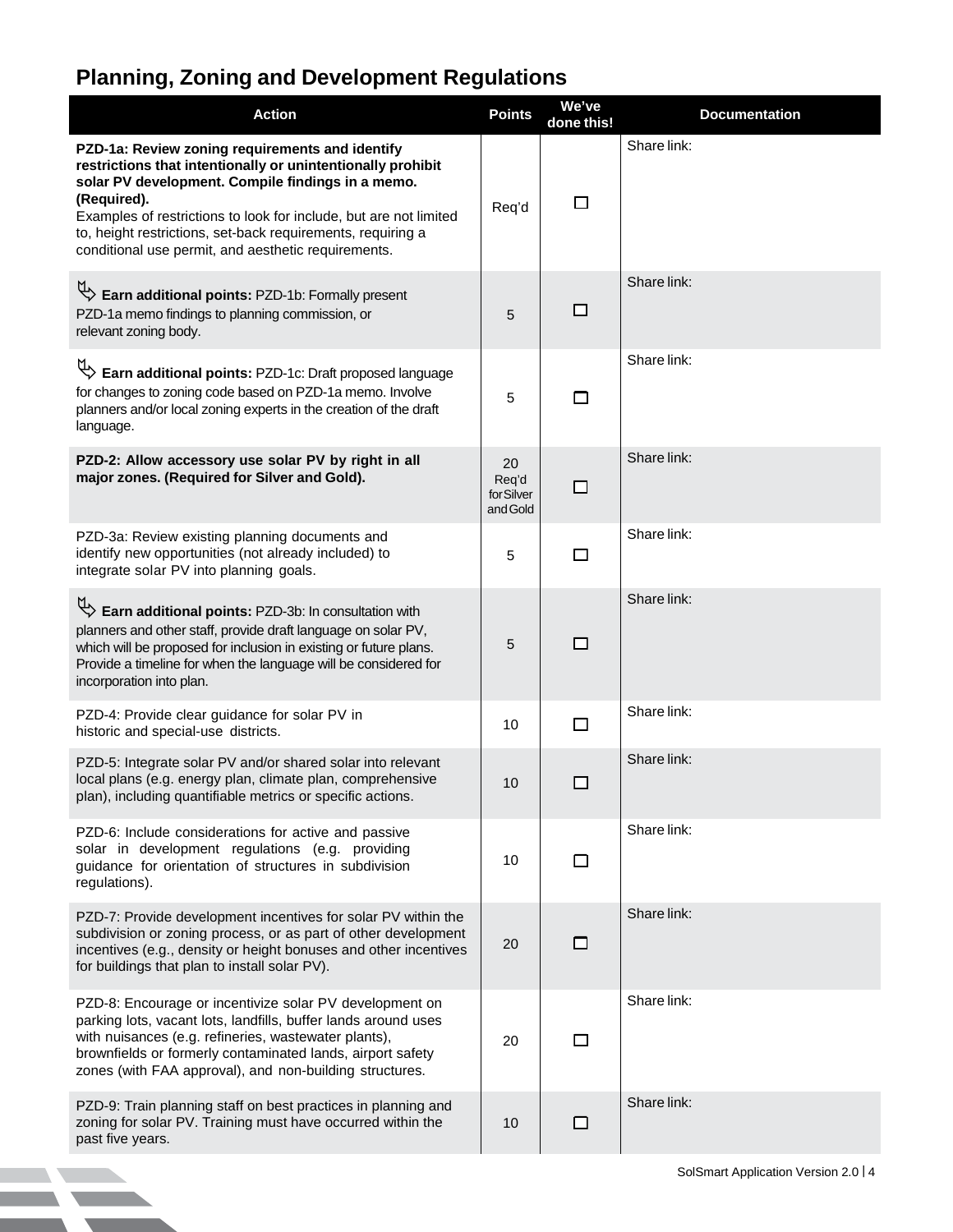## **Planning, Zoning and Development Regulations Cont.**

**NO**  $\mathcal{L}_{\mathcal{A}}$ 

 $\mathcal{L}$ 

| <b>Action</b>                                                                                                                                                                                                                                                                                                                                     | <b>Points</b> | We've<br>done this! | <b>Documentation</b> |
|---------------------------------------------------------------------------------------------------------------------------------------------------------------------------------------------------------------------------------------------------------------------------------------------------------------------------------------------------|---------------|---------------------|----------------------|
| PZD-10: Ensure that the zoning ordinance                                                                                                                                                                                                                                                                                                          |               |                     |                      |
| PZD-10a Clarifies regulations for small ground-mounted<br>solar PV.                                                                                                                                                                                                                                                                               | 5             | П                   | Share link:          |
| PZD-10b Establishes a clear regulatory pathway for<br>primary use solar PV (for example through a special use permit<br>or through inclusion among allowed conditional uses).                                                                                                                                                                     | 5             | П                   | Share link:          |
| PZD-10c  Exempts rooftop solar PV from certain<br>restrictions on accessory uses (e.g. height limits, rooftop<br>equipment screening requirements, or other restrictions).                                                                                                                                                                        | 5             | П                   | Share link:          |
| PZD-10d Exempts small ground-mounted solar PV from<br>certain restrictions on accessory uses (e.g. setbacks, coverage<br>or impervious surface calculations, or other restrictions).                                                                                                                                                              | 5             | П                   | Share link:          |
| PZD-11: Create and provide online a handout for developers<br>that provides an overview of what development regulations<br>allow under which conditions (e.g. types and sizes of solar PV<br>arrays permitted, the processes required, and other relevant<br>information, such as design standards and policy outside of the<br>zoning language). | 5             |                     | Share link:          |
| <b>Total Points:</b> Add up the total number of points you believe<br>you have achieved in this category.                                                                                                                                                                                                                                         |               |                     |                      |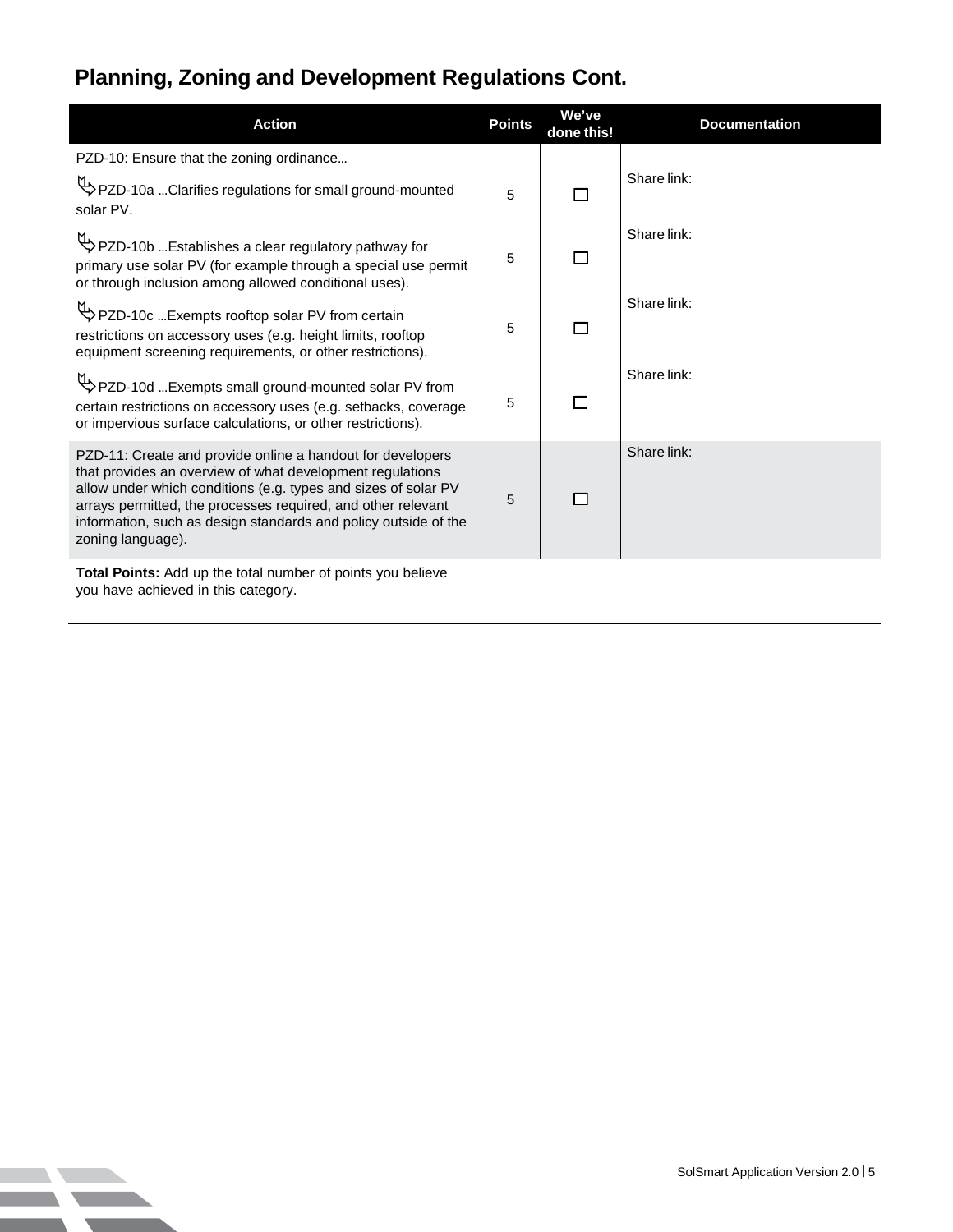# **STEP 3: SPECIAL FOCUS CATEGORIES**

To earn SolSmart Bronze designation, communities must:

• Earn 20 points (total) from actions taken across the 6 Special Focus Categories: Inspection; Construction Codes; Solar Rights; Utility Engagement; Community Engagement; or Market Development and Finance. Any action in any Special Focus Category counts toward the goal of earning 20 points.

### Special Focus: **Inspection**

| <b>Action</b>                                                                                                                                                                                                  | <b>Points</b>                         | We've<br>done this! | <b>Documentation</b> |
|----------------------------------------------------------------------------------------------------------------------------------------------------------------------------------------------------------------|---------------------------------------|---------------------|----------------------|
| I-1: Provide cross-training of inspection and<br>permitting staff on solar PV via in-person or online<br>resources. Training must have occurred within the<br>past five years. (Required for Silver and Gold). | 20<br>Req'd<br>for Silver<br>and Gold |                     | Share link:          |
| I-2: Require no more than two inspections for accessory-use<br>solar PV.                                                                                                                                       | 10                                    | $\Box$              | Share link:          |
| I-3: Offer inspection appointment times in<br>lieu of appointment windows.                                                                                                                                     | 10                                    | П                   | Share link:          |
| I-4: Make inspection requirements for solar PV available online.                                                                                                                                               | 10                                    | □                   | Share link:          |
| I-5: Have a fixed time frame between inspection requests<br>and scheduling of inspections of no more than 10 days.                                                                                             | 10                                    | П                   | Share link:          |
| I-6: Provide an online process for scheduling and<br>responding to inspection requests.                                                                                                                        | 20                                    | ┍                   | Share link:          |
| Total Points: Add up the total number of points you believe<br>you have achieved in this category.                                                                                                             |                                       |                     |                      |

### Special Focus: **Construction Codes**

| <b>Action</b>                                                                                                                                                                                                   | <b>Points</b> | We've<br>done this! | <b>Documentation</b> |
|-----------------------------------------------------------------------------------------------------------------------------------------------------------------------------------------------------------------|---------------|---------------------|----------------------|
| CC-1a: Develop and provide Solar Ready Construction<br>Guidelines for developers to enable lower cost installation of<br>future solar PV installations on buildings within the permitting<br>office and online. | 10            |                     | Share link:          |
| Earn additional points: CC-1b: Include guidance for<br>solar PV on parking lots and other types of non-<br>traditional structures.                                                                              | 10            |                     | Share link:          |
| CC-2: Require or incentivize new construction to be solar<br>ready to complete future installations at lower cost.                                                                                              | 10            |                     | Share link:          |
| CC-3: Offer design guidelines for solar PV aligned with<br>National Electrical Code and fire code.                                                                                                              | 20            | П                   | Share link:          |
| CC-4: Adopt the most recent codes from the<br>International Code Council. Appendix U from the<br>2015 IRC regarding solar ready construction must<br>be adopted to receive credit.                              | 20            |                     | Share link:          |
| Total Points: Add up the total number of points you believe<br>you have achieved in this category.                                                                                                              |               |                     |                      |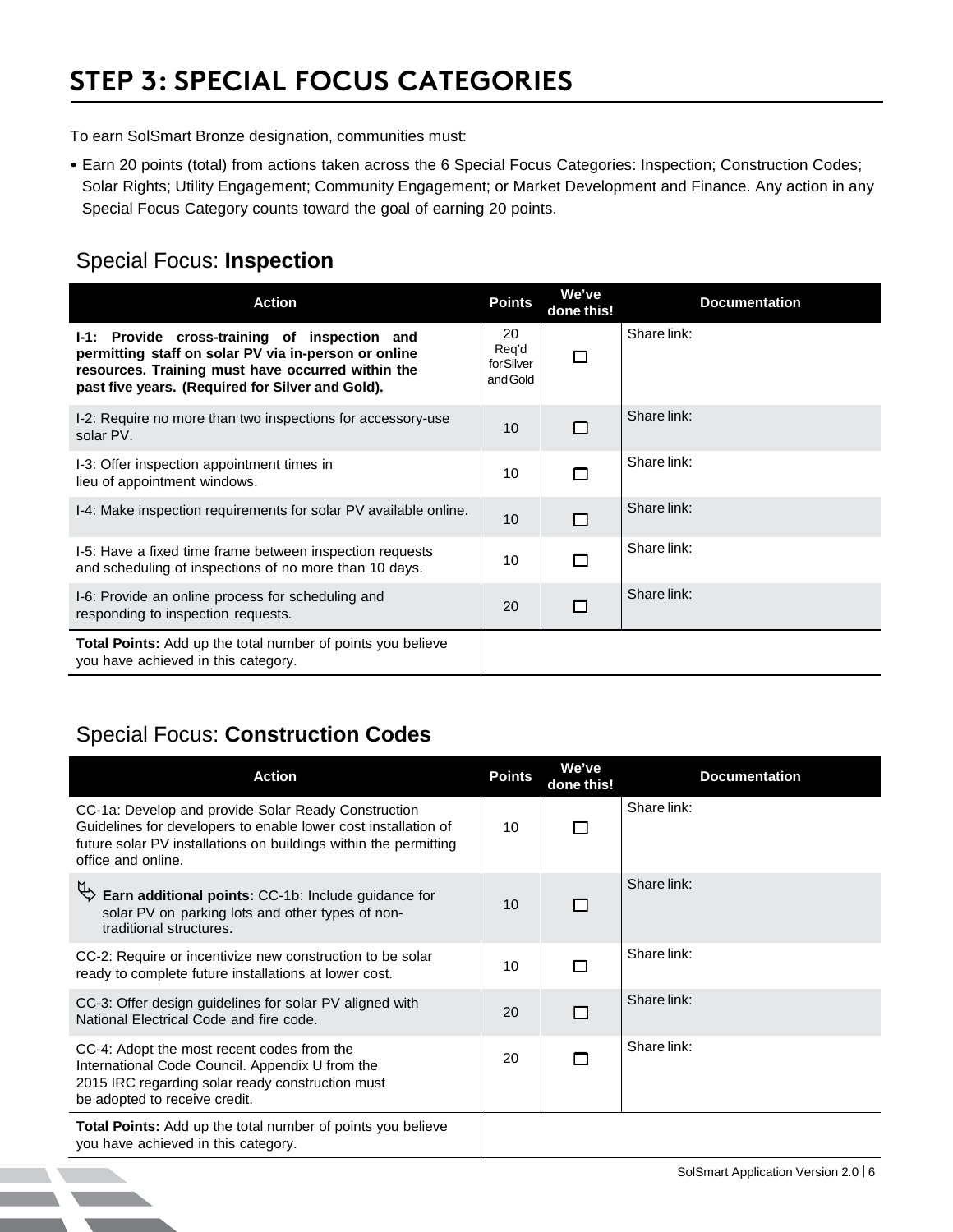### Special Focus: **Solar Rights**

| <b>Action</b>                                                                                                                                                                                                                | <b>Points</b> | We've<br>done this! | <b>Documentation</b> |
|------------------------------------------------------------------------------------------------------------------------------------------------------------------------------------------------------------------------------|---------------|---------------------|----------------------|
| SR-1: Conduct review of state policies related to protecting<br>rights of property owners to install solar and solar system<br>owners' right to sunlight on their property. Make this<br>information available to residents. | 5             |                     | Share link:          |
| SR-2: Provide consumer protection resources on solar PV which<br>help consumers make informed solar PV purchasing decisions.                                                                                                 | 5             | □                   | Share link:          |
| SR-3: Develop local process to enable solar rights through<br>a solar access ordinance.                                                                                                                                      | 10            | П                   | Share link:          |
| SR-4: Offer procedure for recording solar<br>easements for property owners.                                                                                                                                                  | 10            | $\Box$              | Share link:          |
| SR-5a: Engage homeowners and neighborhood<br>associations and discourage unnecessarily restrictive<br>requirements for solar PV through meetings with<br>leadership.                                                         | 10            | П                   | Share link:          |
| Ъ<br>Earn additional points: SR-5b: Encourage<br>subdivisions to consider shared solar allowances.                                                                                                                           | 5             | Г                   | Share link:          |
| Earn additional points: SR-5c: Work with<br>homeowners associations to develop<br>appropriate guideline documents for solar PV.                                                                                              | 5             |                     | Share link:          |
| Total Points: Add up the total number of points you believe<br>you have achieved in this category.                                                                                                                           |               |                     |                      |

### Special Focus: **Utility Engagement**

| <b>Action</b>                                                                                                                     | <b>Points</b> | We've<br>done this! | <b>Documentation</b> |
|-----------------------------------------------------------------------------------------------------------------------------------|---------------|---------------------|----------------------|
| U-1: Review best practices for integrating interconnection<br>with electrical inspections and share best practices with<br>staff. | 5             | П                   | Share link:          |
| U-2: Discuss community or shared solar PV programs with the<br>local utility.                                                     | 10            | П                   | Share link:          |
| U-3a: Engage and communicate with the utility on community<br>goals for solar PV, net metering, and interconnection<br>processes. | 10            | П                   | Share link:          |
| Earn additional points: U-3b: Coordinate with<br>regional organizations or other local<br>governments to engage utilities.        | 5             | П                   | Share link:          |
| U-4: Coordinate utility and city inspections for<br>solar PV, reducing the total number of inspections<br>needed.                 | 20            | П                   | Share link:          |
| U-5: Launch and support a utility-provided community solar<br>program.                                                            | 20            | П                   | Share link:          |
| Total Points: Add up the total number of points you believe<br>you have achieved in this category.                                |               |                     |                      |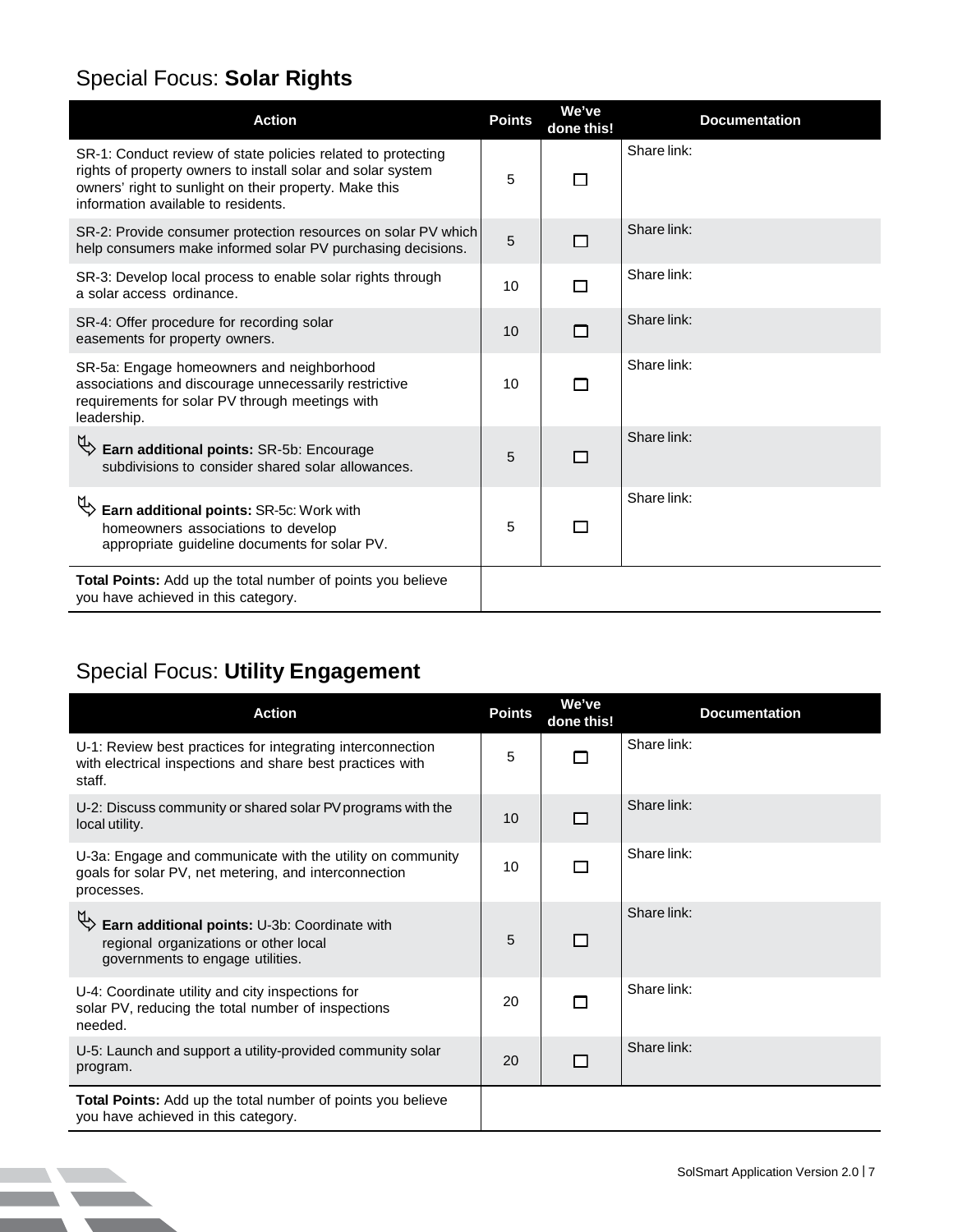# Special Focus: **Community Engagement**

| <b>Action</b>                                                                                                                                                                                | <b>Points</b> | We've<br>done this! | <b>Documentation</b> |
|----------------------------------------------------------------------------------------------------------------------------------------------------------------------------------------------|---------------|---------------------|----------------------|
| CE-1: Convene an active energy task force or solar working<br>group that meets at least three times per year.                                                                                | 10            | $\Box$              | Share link:          |
| CE-2: Create a solar landing page on local government's website<br>with information on the community's solar goals and local<br>resources for solar development.                             | 10            | □                   | Share link:          |
| CE-3: Encourage solar PV on non-profit or community<br>facilities through fee waivers, technical assistance, or other<br>support.                                                            | 10            | $\Box$              | Share link:          |
| CE-4a: Support or host a community-group purchase<br>program (e.g., Solarize).                                                                                                               | 20            | $\Box$              | Share link:          |
| Earn additional points: CE-4b: Design program or<br>create financing support options to encourage low-to-<br>moderate income participation in community solar<br>initiatives.                | 10            | $\Box$              | Share link:          |
| CE-5a: Host a solar workshop open to the general public<br>and/or local government staff explaining solar PV<br>opportunities and policies.                                                  | 5             | П                   | Share link:          |
| CE-5b: Create and distribute educational materials at<br>relevant community events and through local government<br>channels.                                                                 | 5             | $\Box$              | Share link:          |
| CE-5c: Establish partnerships with local non-profits or<br>organizations on solar PV with multi-year goal or planned<br>initiatives.                                                         | 5             | П                   | Share link:          |
| CE-5d: Publicly encourage community solar projects or solar<br>PV projects on community facilities.                                                                                          | 5             | $\Box$              | Share link:          |
| CE-5e: Engage the community in robust, ongoing discussion<br>around climate, energy, or sustainability plans.                                                                                | 5             | □                   | Share link:          |
| CE-6: Create and publish job training and placement<br>opportunities for solar in coordination with local community<br>colleges.                                                             | 20            | □                   | Share link:          |
| CE-7: Conduct feasibility analysis for solar PV on<br>brownfields, landfills, formerly contaminated lands<br>and/or other under-utilized properties.                                         | 10            | □                   | Share link:          |
| CE-8: Install or lease land for solar PV development on<br>brownfields, landfills, formerly contaminated lands and/or<br>other under-utilized properties.                                    | 20            | $\Box$              | Share link:          |
| CE-9: Engage with regional organizations on advancing solar<br>PV policies in the region including, but not limited to, unified<br>permitting processes and group procurement opportunities. | 20            | $\Box$              | Share link:          |
| CE-10: Demonstrate activity in state-level conversations<br>regarding solar PV.                                                                                                              | 20            | $\Box$              | Share link:          |
| CE-11: Create and/or share an interactive solar map for your<br>community.                                                                                                                   | 20            | □                   | Share link:          |
| Total Points: Add up the total number of points you believe<br>you have achieved in this category.                                                                                           |               |                     |                      |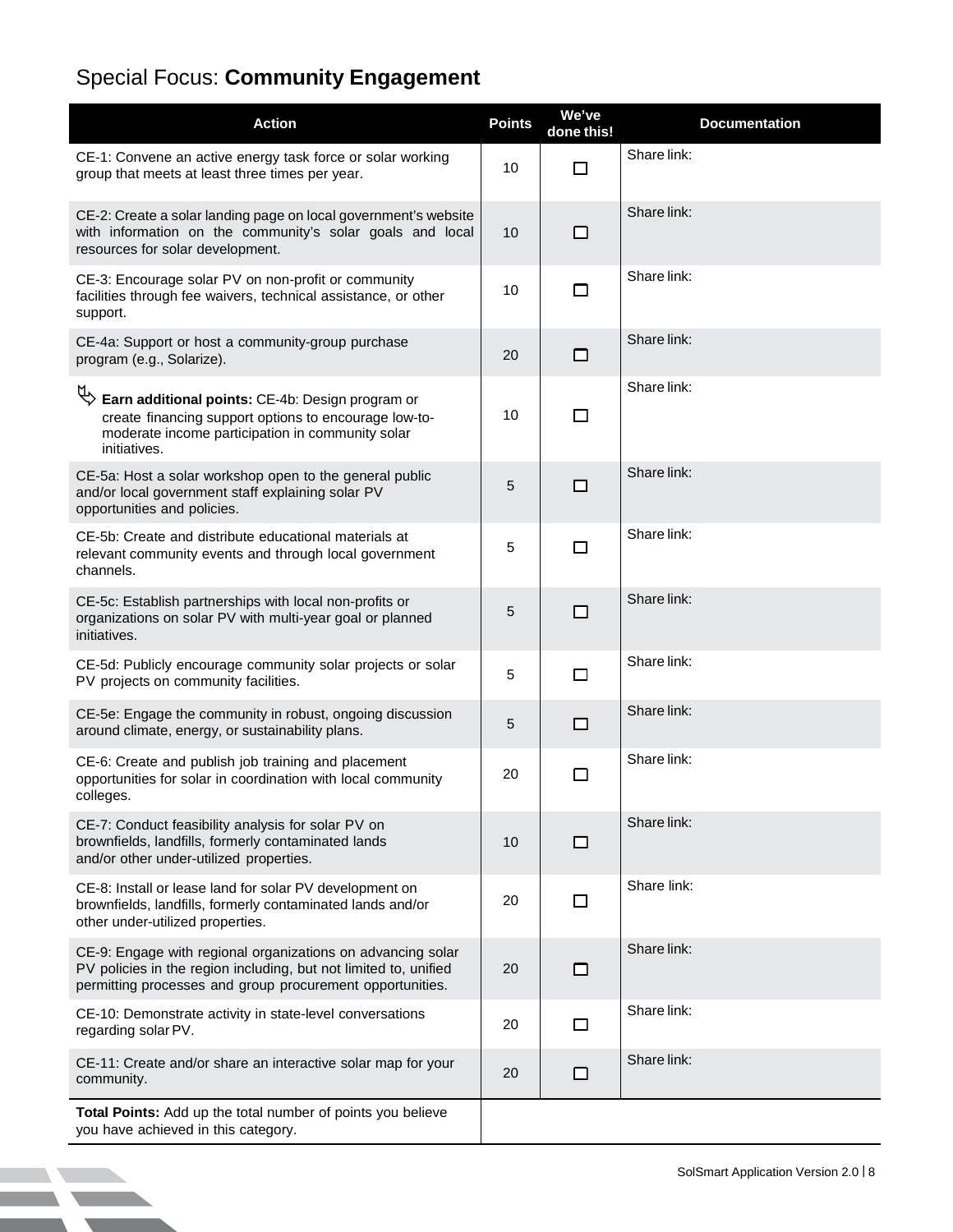## Special Focus: **Market Development and Finance**

**Simulation** 

| <b>Action</b>                                                                                                                                                                                            | <b>Points</b> | We've<br>done this! | <b>Documentation</b> |
|----------------------------------------------------------------------------------------------------------------------------------------------------------------------------------------------------------|---------------|---------------------|----------------------|
| MDF-1: Provide resources on active solar installers<br>and/or local incentives for solar PV.                                                                                                             | 5             | □                   | Share link:          |
| MDF-2: Make solar PV metrics publicly available.                                                                                                                                                         | 5             | □                   | Share link:          |
| MDF-3: Provide information to consumers about different<br>solar PV financing options, including commercial options,<br>such as Property Assessed Clean Energy (PACE)<br>financing.                      | 5             | □                   | Share link:          |
| MDF-4: Conduct feasibility analysis for solar PV<br>installations on public facilities.                                                                                                                  | 10            | □                   | Share link:          |
| MDF-5: Install solar PV on local facilities.                                                                                                                                                             | 20            | П                   | Share link:          |
| MDF-6a: If applicable, provide PACE financing in your<br>community.                                                                                                                                      | 10            | □                   | Share link:          |
| Earn additional points: MDF-6b: Demonstrate that<br>PACE financing has been used to finance solar PV in your<br>community.                                                                               | 10            | □                   | Share link:          |
| MDF-7: Provide local incentives (i.e. permit fee waivers or<br>rebates) or locally-enabled finance (e.g., a revolving loan fund)<br>for solar PV.                                                        | 20            | □                   | Share link:          |
| MDF-8: Engage local banks, credit unions, foundations<br>and/or community funds about lending for solar PV projects<br>through in-person meetings, discussions, and/or workshops.                        | 20            | П                   | Share link:          |
| MDF-9: Demonstrate that the community's installed per<br>capita capacity is above top 20% of states (>99<br>watts/person).                                                                               | 20            | П                   | Share link:          |
| MDF-10: Integrate solar PV with other distributed or emerging<br>technologies such as storage, combined heat and power<br>systems or electric vehicles in at least one installed or<br>proposed project. | 20            | $\Box$              | Share link:          |
| MDF-11: Develop feasibility analysis or planning for resilient<br>solar technologies for critical facilities and emergency planning<br>such as solar and storage.                                        | 20            | ш                   | Share link:          |
| Total Points: Add up the total number of points you believe<br>you have achieved in this category.                                                                                                       |               |                     |                      |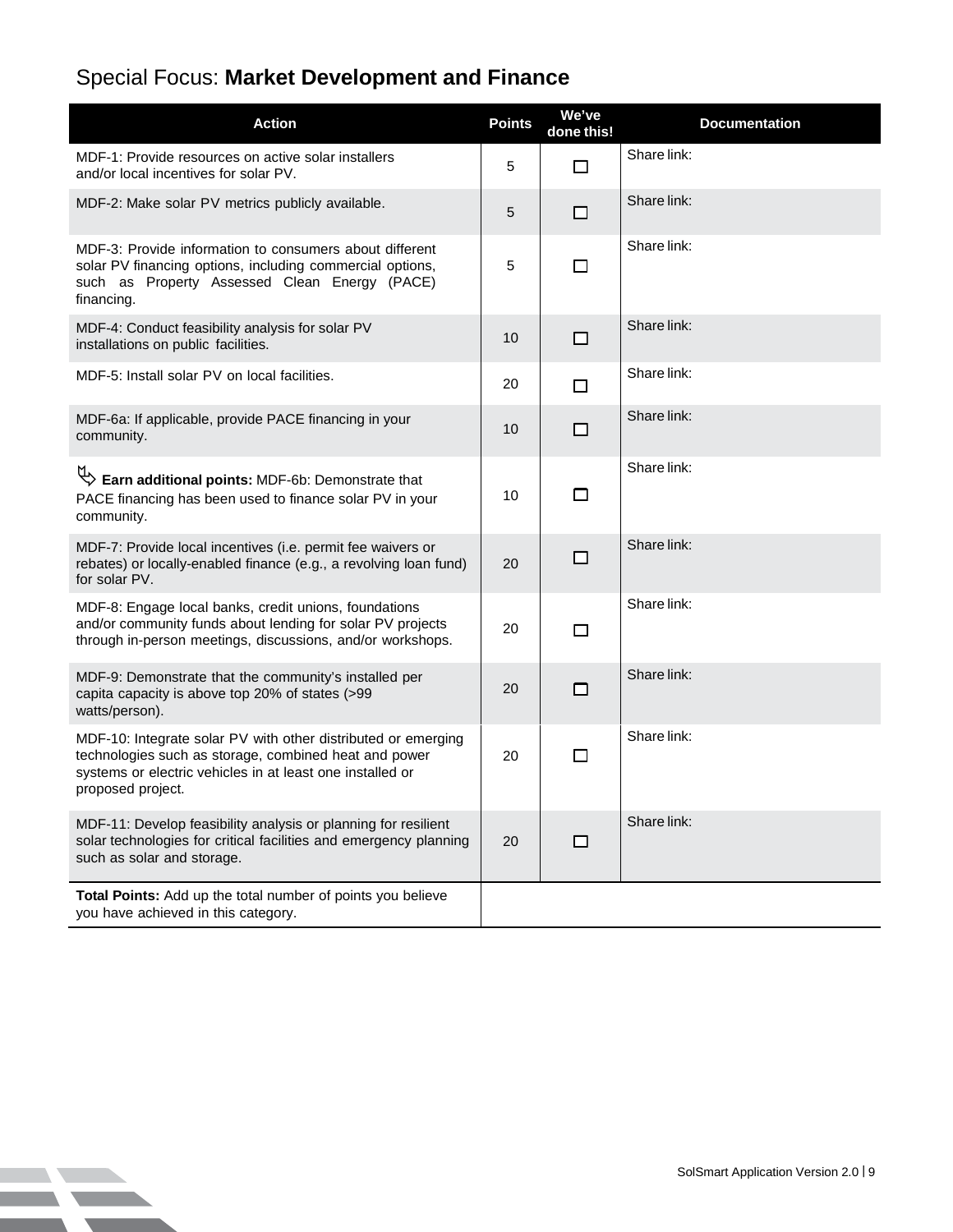# **INNOVATIVE ACTIONS**

The actions identified in the categories above represent many of the most common and impactful efforts communities are taking to reduce soft costs and make going solar easier and more affordable for residents. However, we know that communities across the country are developing innovative ways to help reduce soft costs. If your community has taken action to reduce soft costs that wasn't captured in the above application, please share it with us in the table below. Innovative actions will be reviewed by a team of solar experts and each action may be worth up to 20 points.

### **Innovative Actions**

| Category                                                         | Action(s) | <b>Documentation</b> |
|------------------------------------------------------------------|-----------|----------------------|
| <b>Permitting</b>                                                |           | Share link:          |
| <b>Planning, Zoning</b><br>and Development<br><b>Regulations</b> |           | Share link:          |
| Inspection                                                       |           | Share link:          |
| <b>Construction Codes</b>                                        |           | Share link:          |
| <b>Solar Rights</b>                                              |           | Share link:          |
| <b>Utility Engagement</b>                                        |           | Share link:          |
| Community<br>Engagement                                          |           | Share link:          |
| <b>Market Development</b><br>and Finance                         |           | Share link:          |